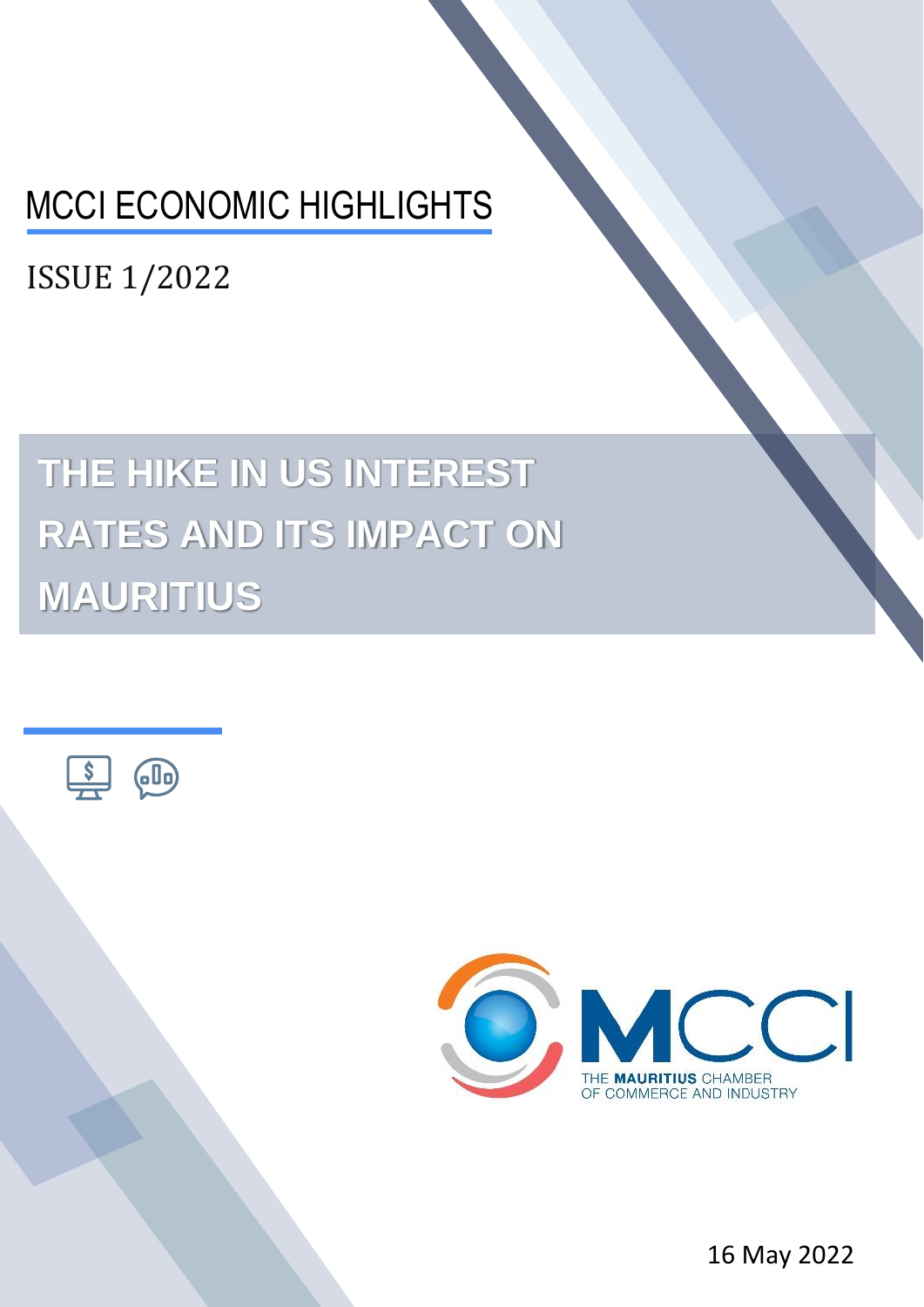## **1. The 0.5% Interest Rate Hike**

The Federal Reserve Bank has announced, on 04 May 2022, a 0.5% interest rate hike in more than two decades, in a bid to curb soaring inflation rates. Inflation in the United States has been continuously rising and further rate hikes are also expected in the coming months. Fed Chair, Mr. Jerome Powell emphasised that more half-point interest rate hikes will be "on the table at the next couple of meetings". The Bank also announced plans to reduce its \$9 trillion (€8.5 trillion) balance sheet to deal with rapidly rising prices — in other words it intends to start selling off government bonds and other assets it previously purchased in a bid to spur inflation and growth, and drive up returns on these investments.

Central banks in several countries are tightening borrowing costs in an effort to cushion businesses and consumers from inflation. There are however real concerns that such moves could hamper economic growth and even push major economies into recession. Prices are seen rising at a time when many countries, still reeling from the pandemic, are facing added pressures from supply chain disruptions caused by the Russia-Ukraine war. Whilst the European Central Bank (ECB) has not given any signals as to whether they intend to raise rates, the Reserve Bank of India, the Reserve Bank of Australia and the Bank of England have also hiked their rates.



Source: Refinitiv Graphic: Tal Yellin, CNN

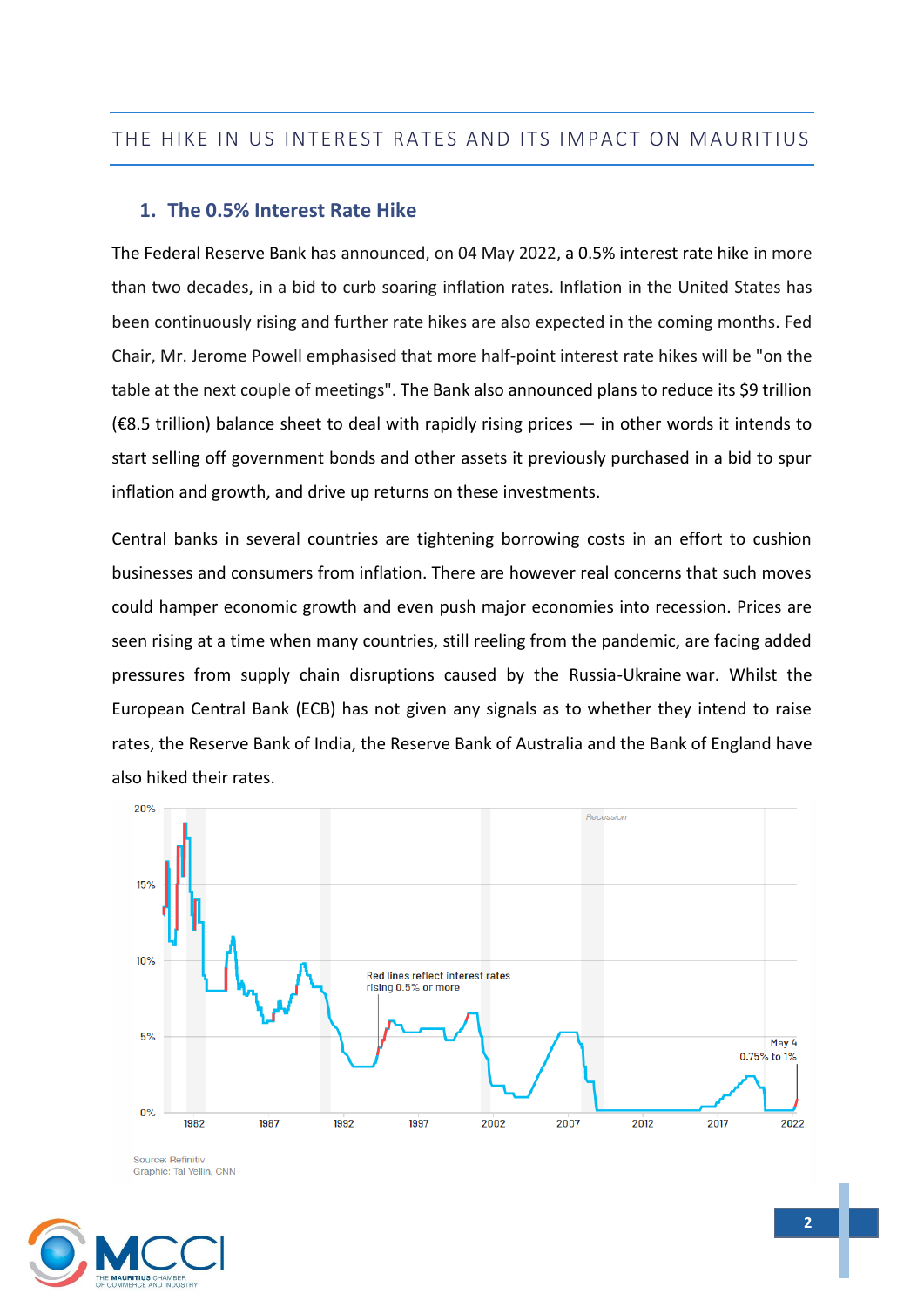# **2. Implications Of the Rate Hike on the Global Economy**

The interest rate hike is aimed at gradually slowing down consumer demand and decrease pressure on prices. However, it is to be noted that the Federal Reserve's decision to push up interest rates represents a substantial leap in borrowing costs for developing economies straight after they have borrowed billions to address COVID-19 pandemic, triggering a trend of capital outflows.

Policymakers generally tend to go about their decisions and actions slower than the economy, meaning that there will inevitably be a lag between inflationary movements and the response of policymakers. Indeed, such is the situation when inflation is surging as well as when it is at its zenith.

Inflation and repo rates have the inclination to gravitate in the same direction. Elevated interest rates render borrowing more expensive and dissuade consumers and businesses from making major acquisitions. Hence, as a result, the money supply for acquiring assets is subject to higher risk is constrained. A high repo rate inverts the wealth effect causing banks to become more prudent in their lending.

# **3. Implications Of the Rate Hike on the Mauritian Economy**

There is a plethora of reasons why Mauritius is likely to be significantly affected by the US interest rate hike from 0.75% to 1% effective as of March 2022.



Scenario 1 - Trend in Foreign Exchange (USD/MUR)

Source: Bank of Mauritius and MCCI forecast

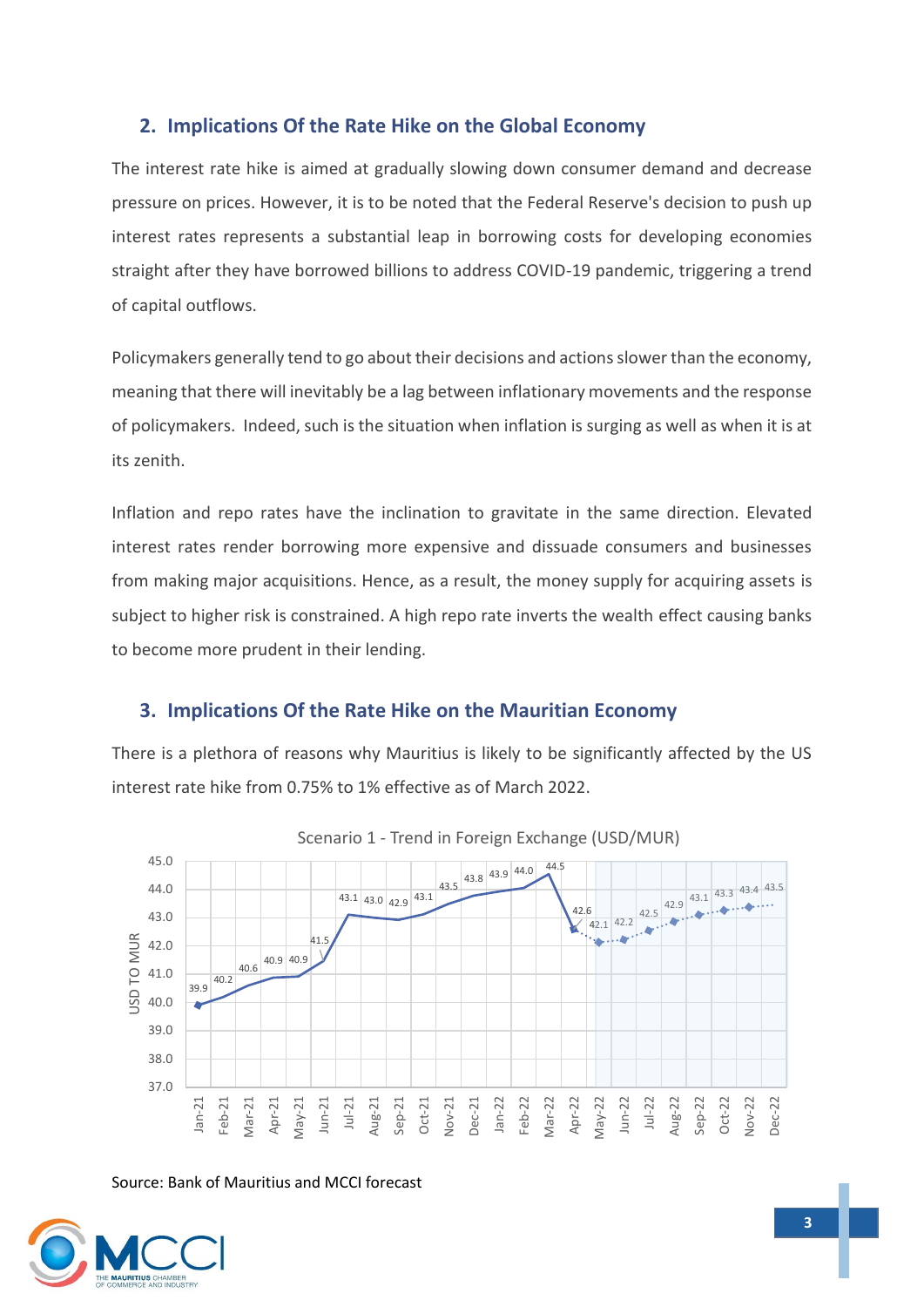In March 2022, the Mauritian exchange rate registered its feeblest position since 2004, depreciating by almost 60% (from MUR 27.9 in 2004 to MUR 44.5 in March 2022). Considering the impact of the USD on the Mauritian rupee and economies around the world, further depreciations are certainly on the cards. The depreciation of the Mauritian rupee is also anticipated to have a significant influence on the spending behaviour of the population.

Mauritian policymakers are bound to intervene promptly and adjust their policies to reflect these changes, due to the potential risks of incurring uncertainty and going into a period of recession.

On this front, the Monetary Policy Committee (MPC) of the Bank of Mauritius recently (March 2022) decided to raise its interest rate for the first time in over a decade, from 1.85% to 2% in a bid to maintain its restrictive stance against inflationary pressures. Monetary stretching risks inflicting an economic blow to the Mauritian economy by slowing down growth, thereby potentially dragging an increase in unemployment coupled with cornering borrowers as well as investors.

Against this backdrop, the Mauritius Chamber of Commerce and Industry (MCCI) prognosticated a depreciation of 2% (from April 2022 to December 2022) of the Mauritian currency, encountered to some extent which can eventually be cushioned provided that the necessary measures and policies are implemented as appropriate (Scenario 1 Chart).

#### **4. Implications On Trade**

Mauritian imports and exports are strongly influenced by the volatility of the US dollar, as evidenced in the charts below. Moreover, foreign exchange rate poses a considerable economic and market risk for the island's business community. As Mauritius is highly dependent on imports, a direct correlation of 0.7 ( $R^2$ =0.55) can be observed between imports and the depreciation of the Mauritian currency. Faced with scant resources in Mauritius, all imports are becoming more costly hence the island is left with no other alternative but to maintain imports as it strives to sustain the population' s consumption needs.

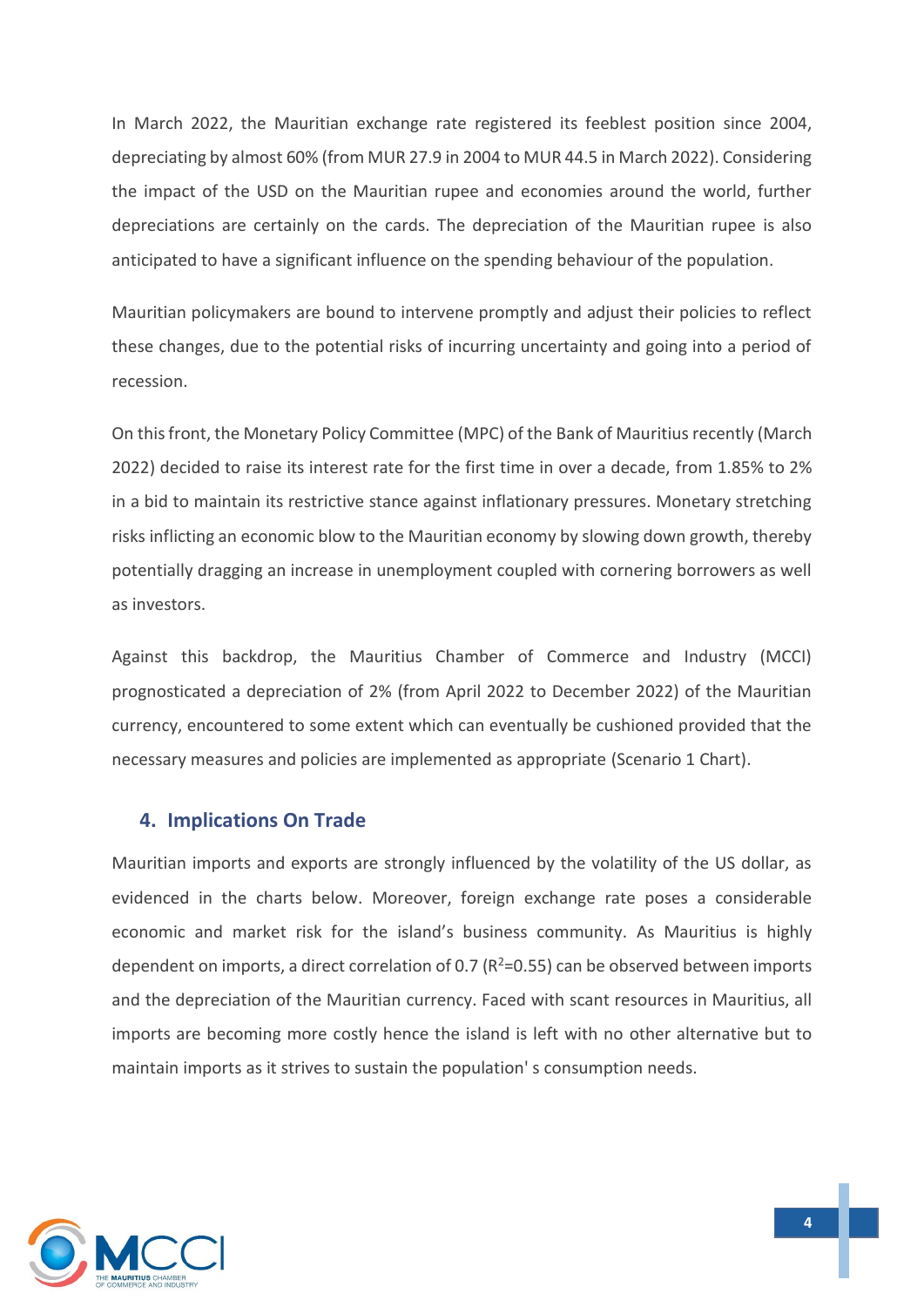

Source: Bank of Mauritius and Statistics Mauritius

In 2005 and 2006, exports climbed from 12% to 17% and imports zoomed up from 22% to 24%. In addition, the Mauritian rupee depreciated by 6% from 2020 to 2021, thereby pushing up the cost of imports. As a result, the percentage growth of imports climbed around 30% and exports by 16%.



Source: Bank of Mauritius and Statistics Mauritius

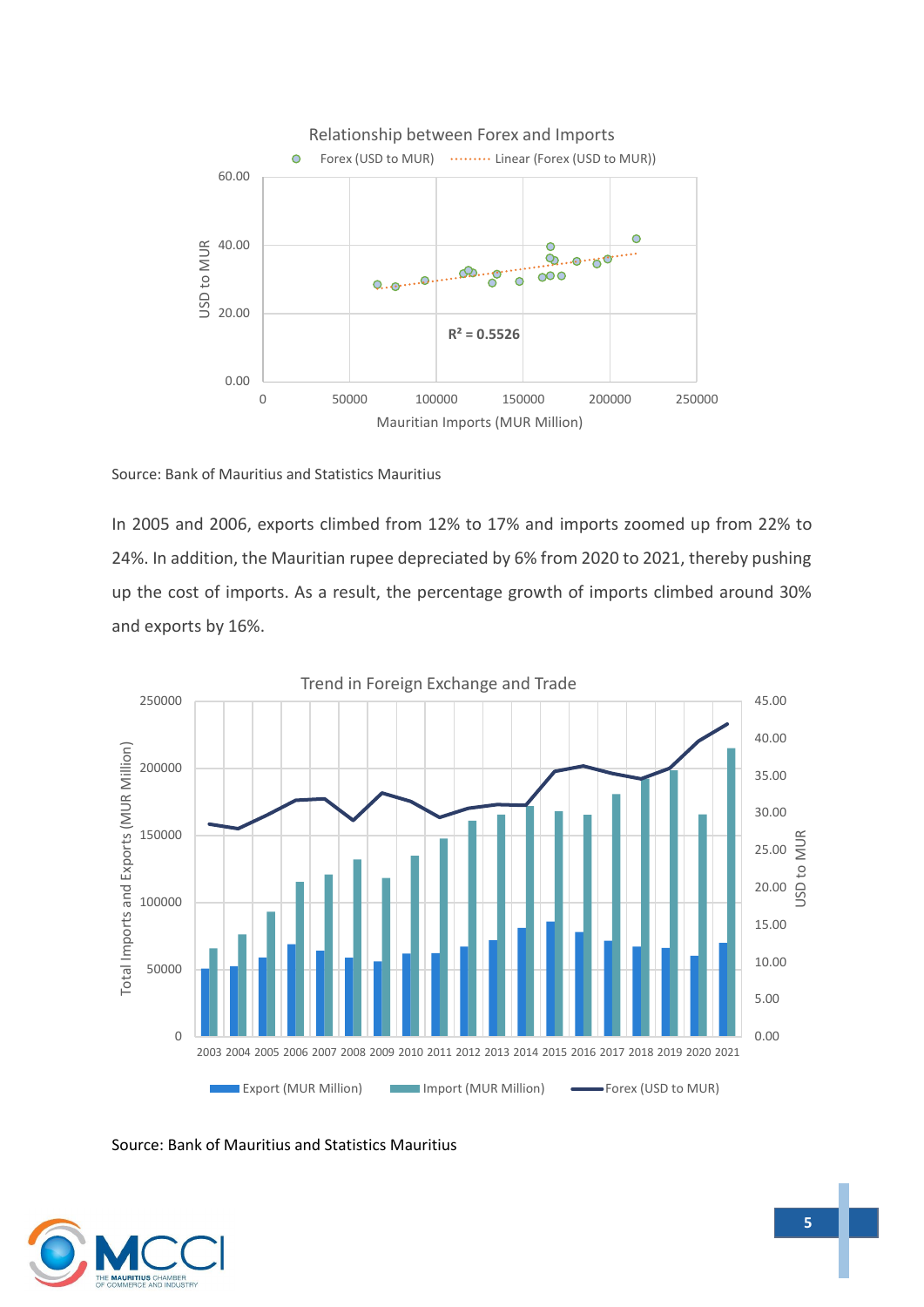As Mauritius relies extensively on imports, any further depreciation would shrink the purchasing power of both firms and household consumers, and adversely impinge on their overall ease of importing major commodities. Moreover, the strengthening of the US Dollar and the ongoing upward trend in crude oil prices across the globe are burdening the prevailing market sentiment. For petroleum products, foodstuffs and other commodities for which imports do not recede under a weak exchange rate, a depreciation of the Mauritian rupee will further inflate the cost of imports in Mauritius whereby driving up the cost of doing business. Moreover, given that the US dollar cost of petroleum and basic commodities are already sky-high, any subsequent surge could cause the Mauritian fiscal deficit to increase.

The situation is a matter of particular concern at a period when logjams in the supply chain and the Russo-Ukrainian crisis have already halted the flow of agricultural commodities such as sunflower oil and among other commodities, and consequently triggered soaring food prices in Mauritius. Thence, domestic inflation is fuelled by imported inflation resulting from hike in prices of other products around the world.



Scenario 2 - FOREIGN EXCHANGE TREND (USD to MUR)

#### Source: Bank of Mauritius and MCCI forecast

In addition, the danger of imported inflation now exists since the Mauritian currency is expected to be subject to further depreciation of 8% by December 2022 (from April 2022) as forecast by the MCCI (Scenario 2), as the Financial Times reported in May that the US interest rates will undergo through more hikes of similar magnitudes. Such a situation is hardly ever

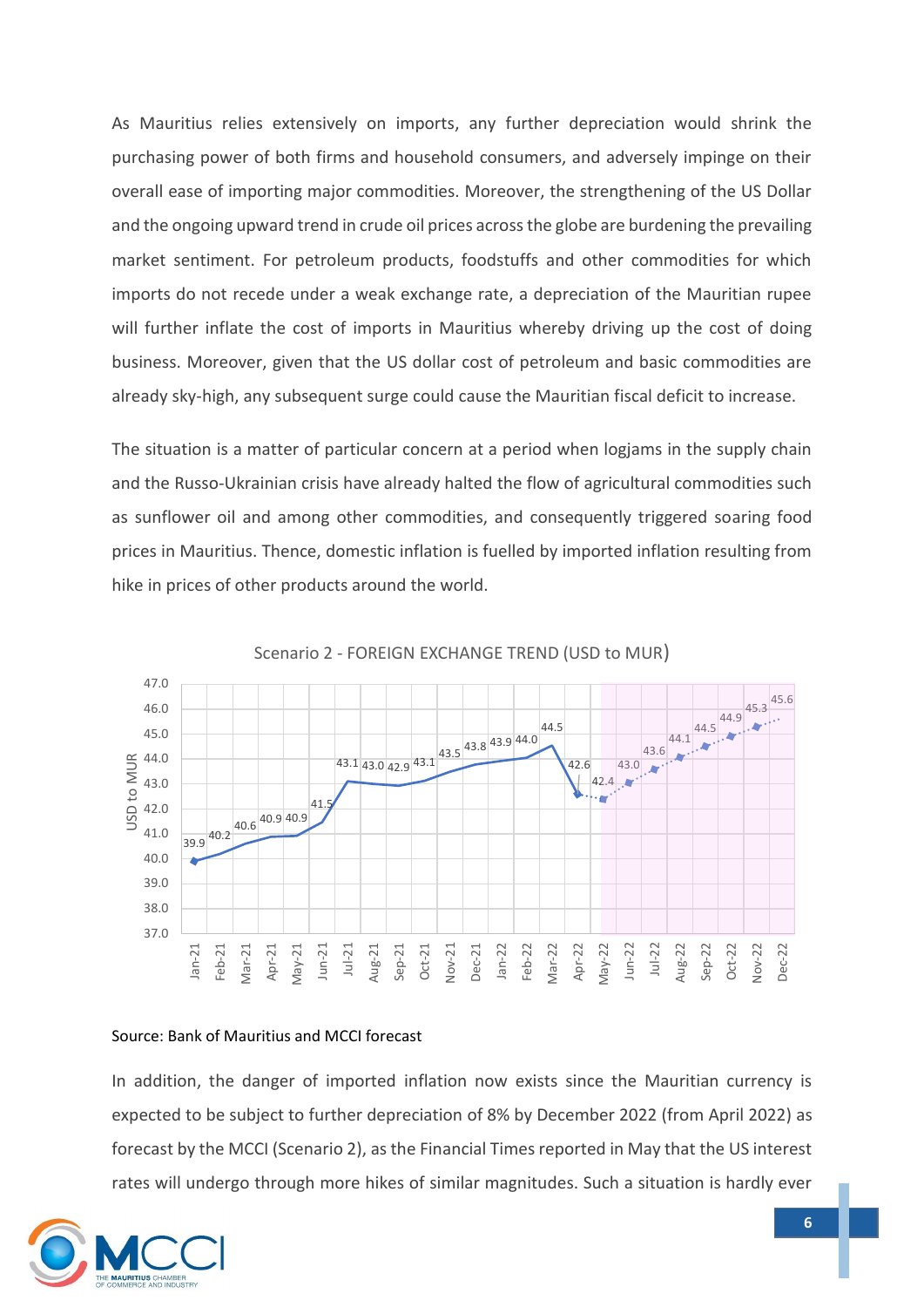considered to be particularly benign, especially as inflation and low foreign currency reserves threaten to undermine not only the economic growth in Mauritius but ultimately the island's export competitiveness as well owing to the fact that the majority of raw materials are imported.

# **5. Concluding Remarks**

Interest rate has an economic and financial knock-on impact on all sectors. There is no distinction between sectors or industries that need to expand or be promoted and industries that are phased out due to them being inherently less productive or economically efficient. Additionally, if interest rates are pushed up too often and raised up far too high, the result might be that productive and efficient industries are pressured or even driven out of business alongside those that are less productive. Thus, a further increase in inflation coupled with a severe depreciation of the Mauritian currency cannot be expected to bring good tidings to the economy. It is anticipated that rising price pressures and monetary tightening by the US Federal Reserve will see the Central Bank maintain a hawkish stance in 2022 & 2023. The next meeting of the MPC is scheduled for June 2022.